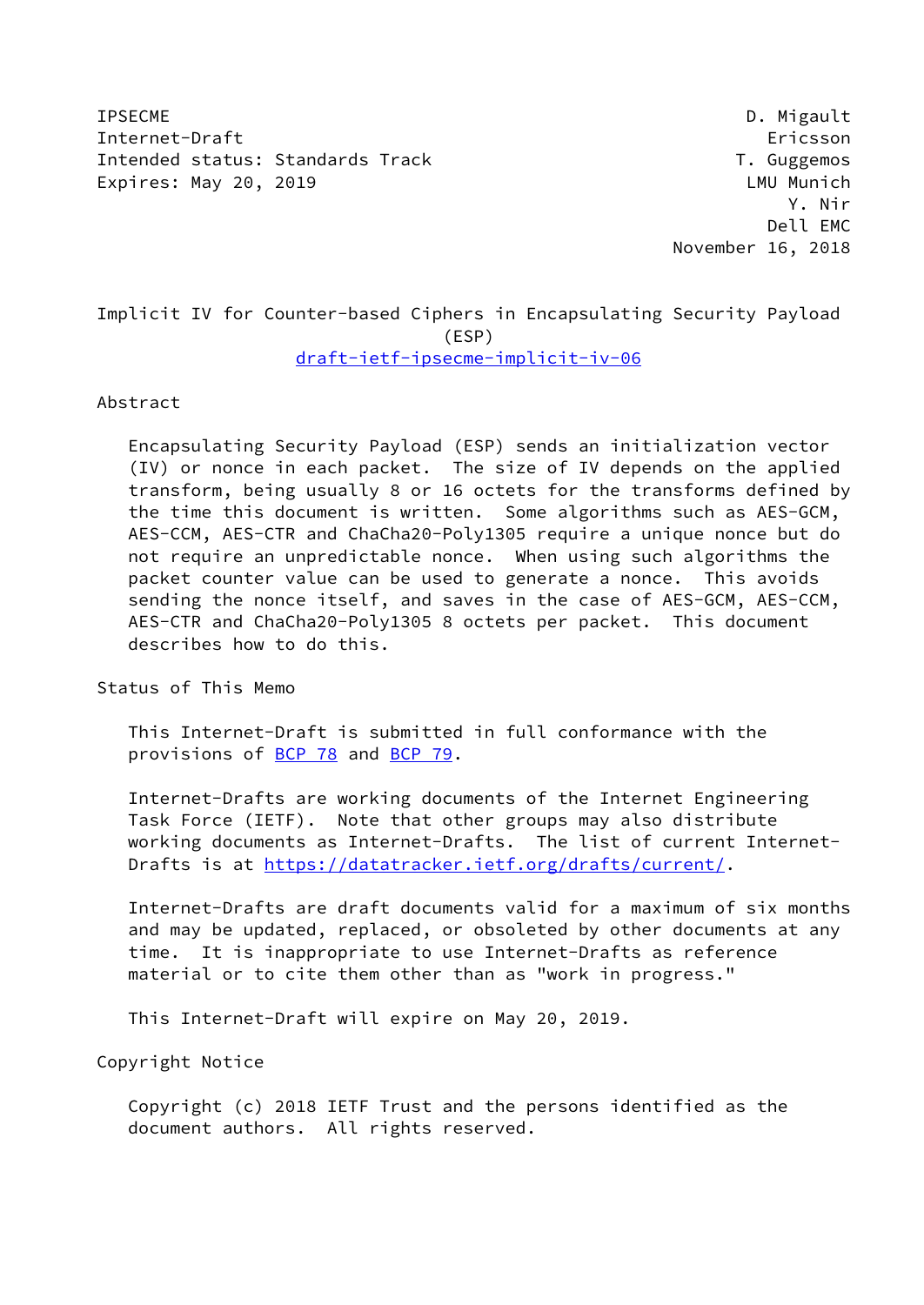<span id="page-1-1"></span>Internet-Draft **Implicit IV** in ESP November 2018

This document is subject to [BCP 78](https://datatracker.ietf.org/doc/pdf/bcp78) and the IETF Trust's Legal Provisions Relating to IETF Documents [\(https://trustee.ietf.org/license-info](https://trustee.ietf.org/license-info)) in effect on the date of publication of this document. Please review these documents

 carefully, as they describe your rights and restrictions with respect to this document. Code Components extracted from this document must include Simplified BSD License text as described in Section 4.e of the Trust Legal Provisions and are provided without warranty as described in the Simplified BSD License.

### Table of Contents

|    |                                | $\overline{2}$ |
|----|--------------------------------|----------------|
|    |                                |                |
| 3. |                                | $\frac{3}{2}$  |
| 4. |                                | $\overline{3}$ |
| 5. |                                | $\overline{4}$ |
| 6. |                                | $\overline{4}$ |
|    |                                | $\frac{4}{3}$  |
| 8. |                                | $\overline{5}$ |
| 9. |                                | $\frac{5}{2}$  |
|    |                                | $\overline{5}$ |
|    | 10.1. Normative References 5   |                |
|    | 10.2. Informational References | $\overline{1}$ |
|    |                                |                |
|    |                                |                |

<span id="page-1-0"></span>[1](#page-1-0). Requirements notation

 The key words "MUST", "MUST NOT", "REQUIRED", "SHALL", "SHALL NOT", "SHOULD", "SHOULD NOT", "RECOMMENDED", "MAY", and "OPTIONAL" in this document are to be interpreted as described in [\[RFC2119](https://datatracker.ietf.org/doc/pdf/rfc2119)].

<span id="page-1-2"></span>[2](#page-1-2). Introduction

Counter-based AES modes of operation such as AES-CTR ([[RFC3686](https://datatracker.ietf.org/doc/pdf/rfc3686)]), AES-CCM ([\[RFC4309](https://datatracker.ietf.org/doc/pdf/rfc4309)]), and AES-GCM ([[RFC4106](https://datatracker.ietf.org/doc/pdf/rfc4106)]) require the specification of an nonce for each ESP packet. The same applies for ChaCha20-Poly1305 ([[RFC7634\]](https://datatracker.ietf.org/doc/pdf/rfc7634)). Currently this nonce is sent in each ESP packet  $( [RFC4303] )$  $( [RFC4303] )$  $( [RFC4303] )$ . This practice is designated in this document as "explicit nonce".

 In some context, such as IoT, it may be preferable to avoid carrying the extra bytes associated to the IV and instead generate it locally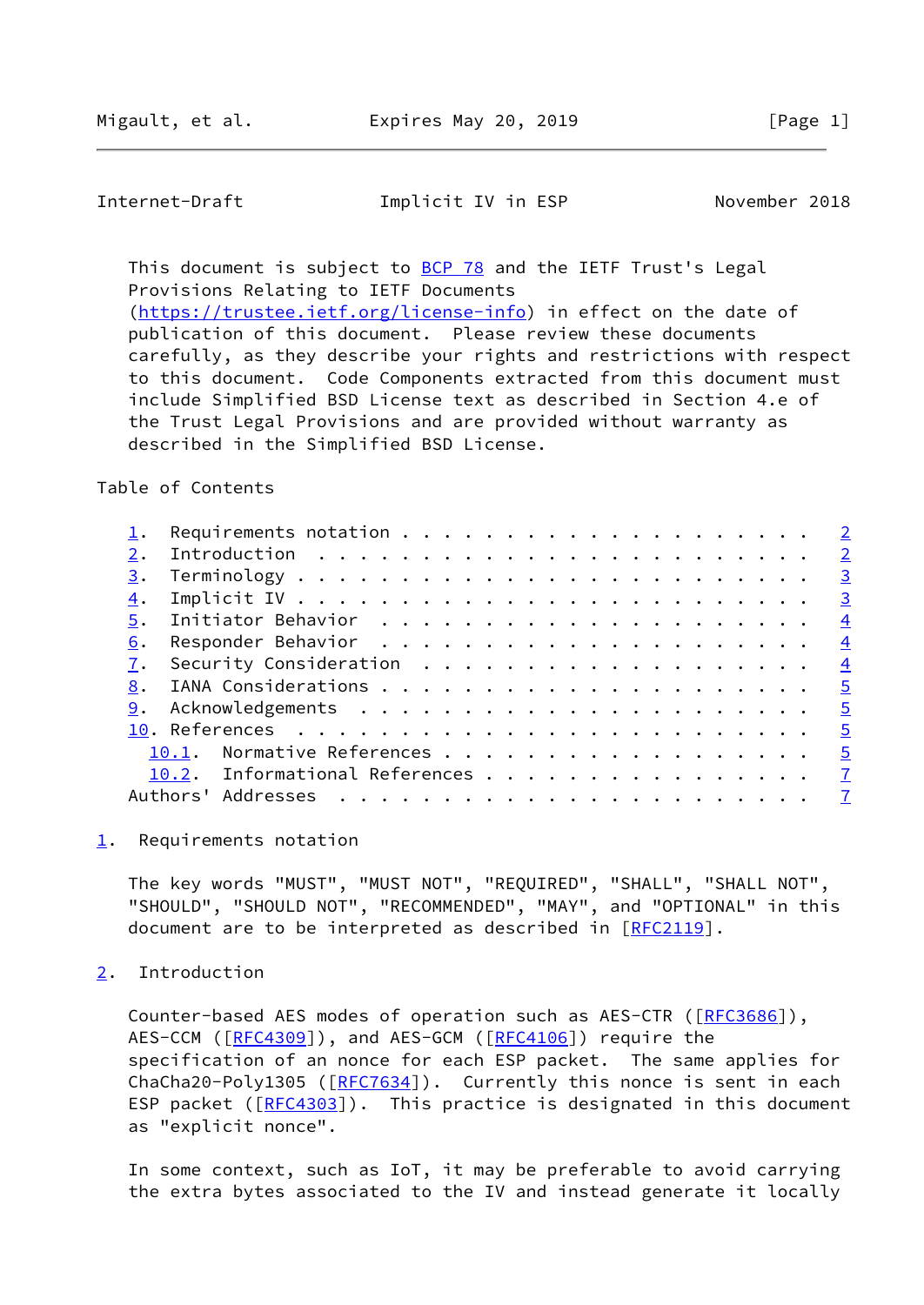on each peer. The local generation of the nonce is designated in this document as "implicit IV".

 The size of this nonce depends on the specific algorithm, but all of the algorithms mentioned above take an 8-octet nonce.

| Migault, et al. | Expires May 20, 2019 | [Page 2] |
|-----------------|----------------------|----------|
|-----------------|----------------------|----------|

<span id="page-2-1"></span>Internet-Draft **Implicit IV** in ESP November 2018

 This document defines how to compute the nonce locally when it is implicit. It also specifies how peers agree with the Internet Key Exchange version 2 (IKEv2 -  $[REC7296]$ ) on using an implicit IV versus an explicit IV.

 This document limits its scope to the algorithms mentioned above. Other algorithms with similar properties may later be defined to use this extension.

 This document does not consider AES-CBC ([\[RFC3602](https://datatracker.ietf.org/doc/pdf/rfc3602)]) as AES-CBC requires the IV to be unpredictable. Deriving it directly from the packet counter as described below is insecure as mentioned in Security Consideration of [[RFC3602](https://datatracker.ietf.org/doc/pdf/rfc3602)] and has led to real world chosen plain-text attack such as BEAST [\[BEAST](#page-7-0)].

## <span id="page-2-0"></span>[3](#page-2-0). Terminology

- o IoT: Internet of Things.
- o IV: Initialization Vector.
- o IIV: Implicit Initialization Vector.
- o Nonce: a fixed-size octet string used only once. This is similar to IV, except that in common usage there is no implication of non predictability.
- <span id="page-2-2"></span>[4](#page-2-2). Implicit IV

With the algorithms listed in **Section 2**, the 8 byte nonce MUST NOT repeat. The binding between a ESP packet and its nonce is provided using the Sequence Number or the Extended Sequence Number. Figure 1 and Figure 2 represent the IV with a regular 4-byte Sequence Number and with an 8-byte Extended Sequence Number respectively.

0 1 2 3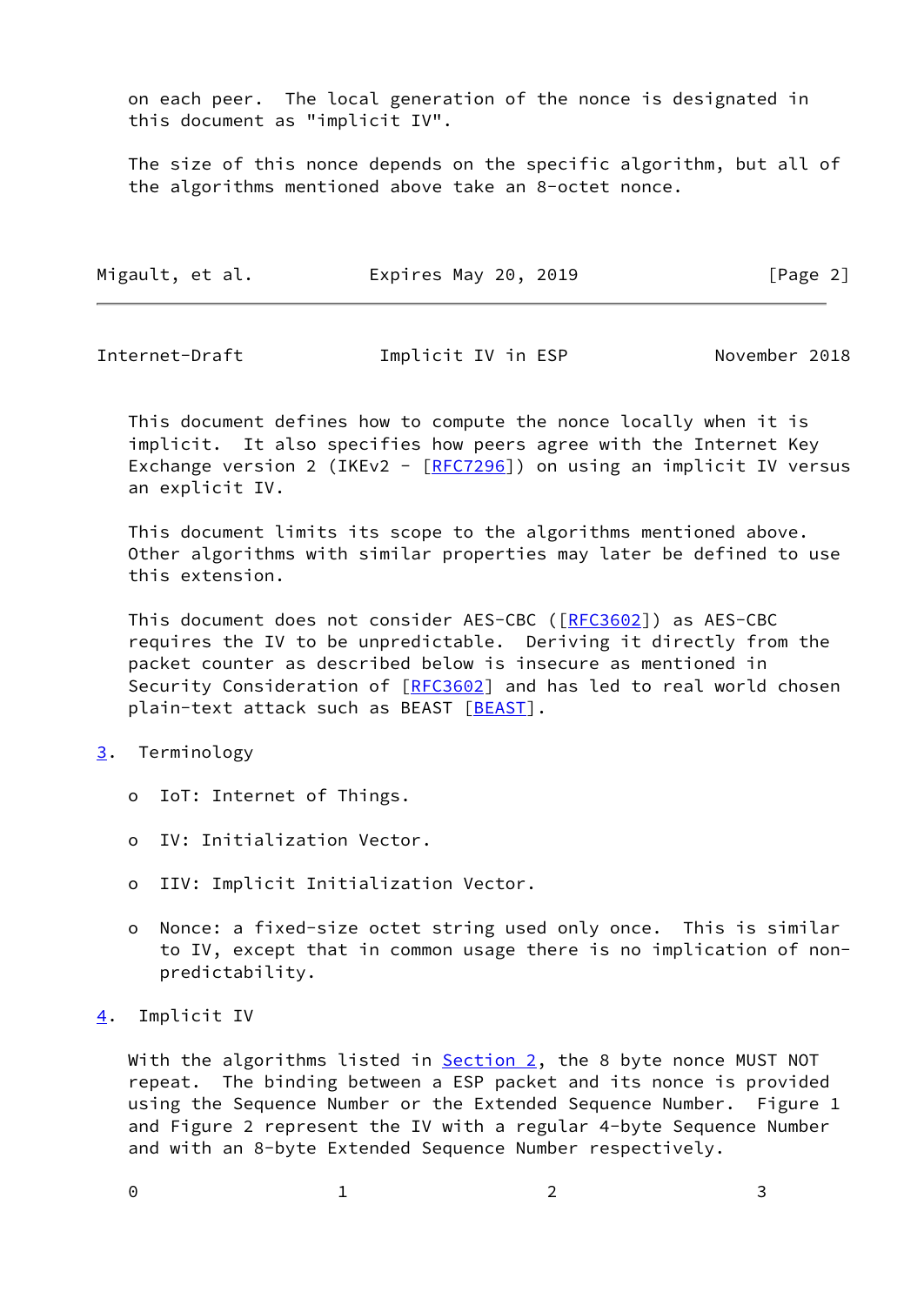0 1 2 3 4 5 6 7 8 9 0 1 2 3 4 5 6 7 8 9 0 1 2 3 4 5 6 7 8 9 0 1 +-+-+-+-+-+-+-+-+-+-+-+-+-+-+-+-+-+-+-+-+-+-+-+-+-+-+-+-+-+-+-+-+ | Zero | +-+-+-+-+-+-+-+-+-+-+-+-+-+-+-+-+-+-+-+-+-+-+-+-+-+-+-+-+-+-+-+-+ Sequence Number +-+-+-+-+-+-+-+-+-+-+-+-+-+-+-+-+-+-+-+-+-+-+-+-+-+-+-+-+-+-+-+-+

Figure 1: Implicit IV with a 4 byte Sequence Number

 o Sequence Number: the 4 byte Sequence Number carried in the ESP packet.

| Migault, et al. | Expires May 20, 2019 | [Page 3] |
|-----------------|----------------------|----------|
|-----------------|----------------------|----------|

<span id="page-3-1"></span>Internet-Draft **Implicit IV** in ESP November 2018

o Zero: a 4 byte array with all bits set to zero.

0 1 2 3 0 1 2 3 4 5 6 7 8 9 0 1 2 3 4 5 6 7 8 9 0 1 2 3 4 5 6 7 8 9 0 1 +-+-+-+-+-+-+-+-+-+-+-+-+-+-+-+-+-+-+-+-+-+-+-+-+-+-+-+-+-+-+-+-+ | Extended | Sequence Number +-+-+-+-+-+-+-+-+-+-+-+-+-+-+-+-+-+-+-+-+-+-+-+-+-+-+-+-+-+-+-+-+

Figure 2: Implicit IV with an 8 byte Extended Sequence Number

 o Extended Sequence Number: the 8 byte Extended Sequence Number of the Security Association. The 4 byte low order bytes are carried in the ESP packet.

# <span id="page-3-0"></span>[5](#page-3-0). Initiator Behavior

 An initiator supporting this feature SHOULD propose implicit IV algorithms in the Transform Type 1 (Encryption Algorithm) Substructure of the Proposal Substructure inside the SA Payload. To facilitate backward compatibility with non-supporting peers the initiator SHOULD also include those same algorithms without Implicit IV (IIV) as separate transforms.

<span id="page-3-2"></span>[6](#page-3-2). Responder Behavior

 The rules of SA Payload processing require that responder picks its algorithms from the proposal sent by the initiator, thus this will ensure that the responder will never send an SA payload containing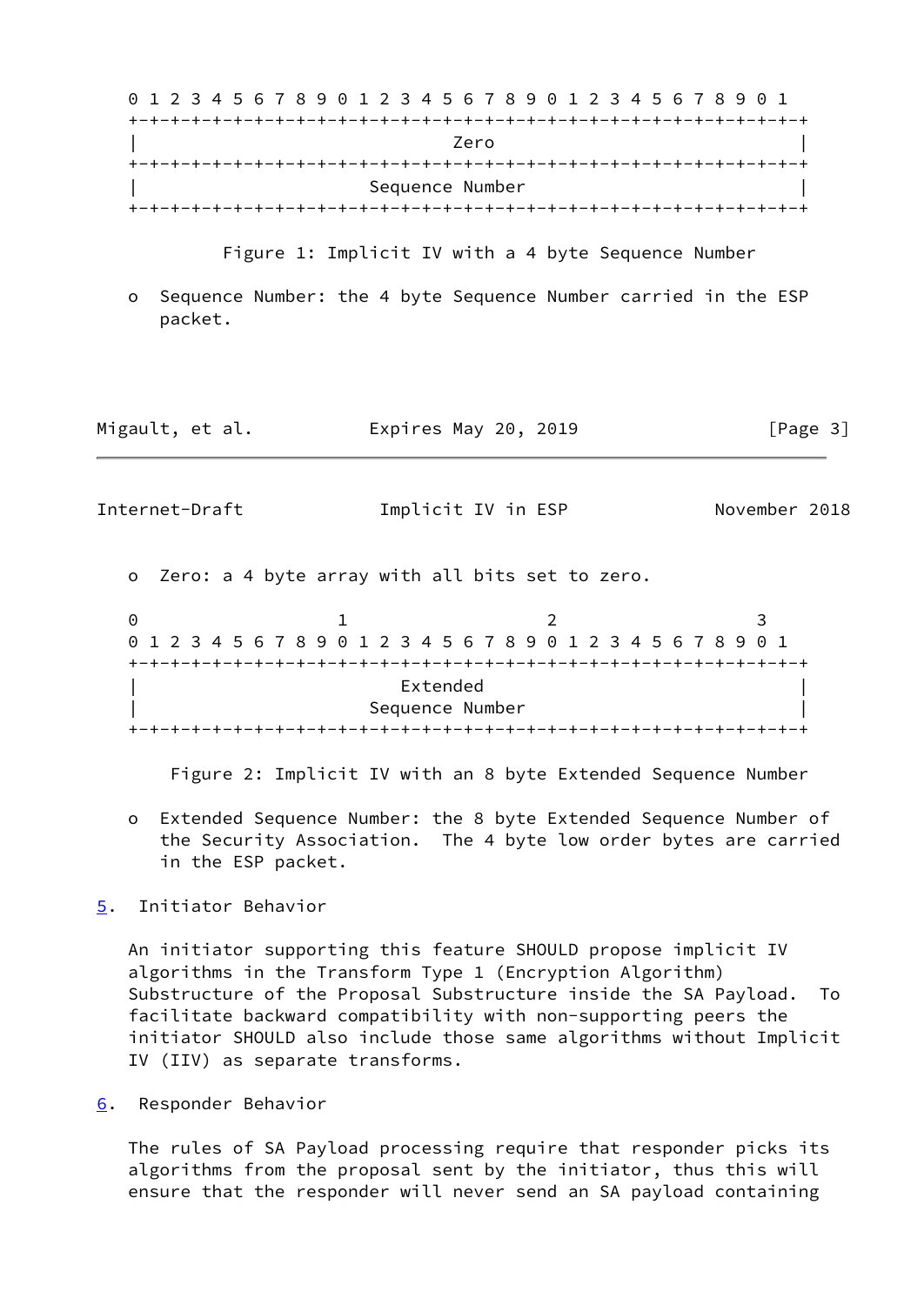the IIV transform to an initiator that did not propose it.

## <span id="page-4-0"></span>[7](#page-4-0). Security Consideration

 Nonce generation for these algorithms has not been explicitly defined. It has been left to the implementation as long as certain security requirements are met. Typically, for AES-GCM, AES-CCM, AES- CTR and ChaCha20-Poly1305, the IV is not allowed being repeated for one particular key. This document provides an explicit and normative way to generate IVs. The mechanism described in this document meets the IV security requirements of all relevant algorithms.

 As the IV must not repeat for one SA when Counter-Mode ciphers are used, Implicit IV as described in this document MUST NOT be used in setups with the chance that the Sequence Number overlaps for one SA. Multicast as described in [[RFC5374](https://datatracker.ietf.org/doc/pdf/rfc5374)], [\[RFC6407](https://datatracker.ietf.org/doc/pdf/rfc6407)] and [\[I-D.yeung-g-ikev2](#page-7-1)] is a prominent example, where many senders share one secret and thus one SA. As such, Implicit IV may only be used with Multicast if some mechanisms are employed that prevent Sequence

| Migault, et al. | Expires May 20, 2019 | [Page 4] |
|-----------------|----------------------|----------|
|-----------------|----------------------|----------|

<span id="page-4-2"></span>Internet-Draft Implicit IV in ESP November 2018

 Number to overlap for one SA, otherwise Implicit IV MUST NOT be used with Multicast.

 This document defines three new encryption transforms that use implicit IV. Unlike most encryption transforms defined to date, which can be used for both ESP and IKEv2, these transforms are defined for ESP only and cannot be used in IKEv2. The reason is that IKEv2 messages don't contain unique per-message value, that can be used for IV generation. The Message-ID field in IKEv2 header is somewhat counterpart of SN field in ESP header, but recent IKEv2 extensions ( $[REG311]$ ,  $[REC7383]$ ) do allow it to repeat, so there is no an easy way to derive unique IV from IKEv2 header fields.

# <span id="page-4-1"></span>[8](#page-4-1). IANA Considerations

 This section assigns new code points to the recommended AEAD suites provided in [\[RFC8221](https://datatracker.ietf.org/doc/pdf/rfc8221)], thus the new Transform Type 1 - Encryption Algorithm Transform IDs [\[IANA](#page-7-2)] are as defined below:

- ENCR AES CCM 8 IIV: 29
- ENCR\_AES\_GCM\_16\_IIV: 30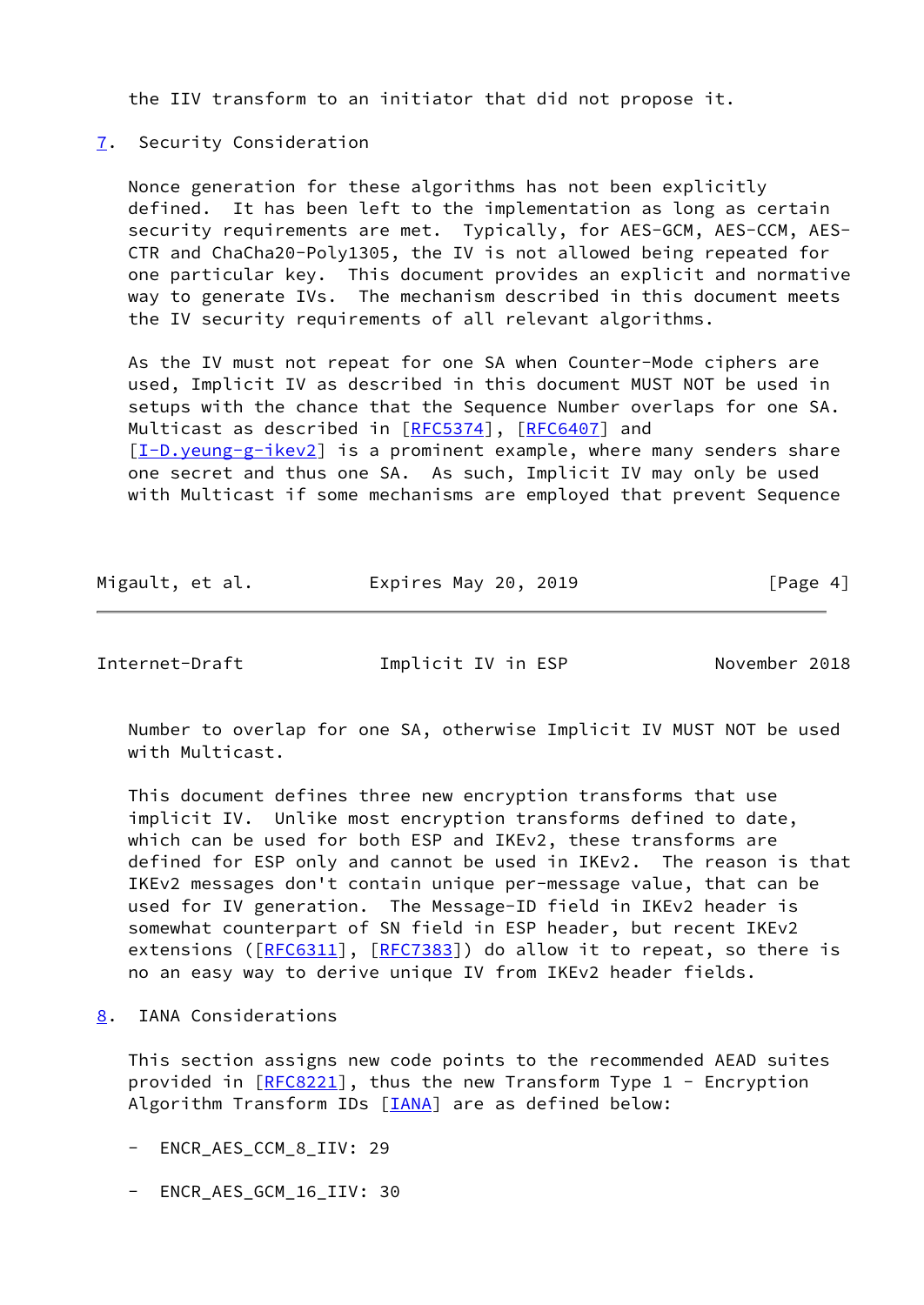- ENCR\_CHACHA20\_POLY1305\_IIV: 31

 These algorithms should be added with this document as ESP Reference and "Not Allowed" for IKEv2 Reference.

<span id="page-5-0"></span>[9](#page-5-0). Acknowledgements

 We would like to thanks people Valery Smyslov for their valuable comments, David Schinazi for its implementation, as well as the ipseceme chairs Tero Kivinen and David Waltermire for moving this work forward.

- <span id="page-5-1"></span>[10.](#page-5-1) References
- <span id="page-5-2"></span>[10.1](#page-5-2). Normative References
	- [RFC2119] Bradner, S., "Key words for use in RFCs to Indicate Requirement Levels", [BCP 14](https://datatracker.ietf.org/doc/pdf/bcp14), [RFC 2119](https://datatracker.ietf.org/doc/pdf/rfc2119), DOI 10.17487/RFC2119, March 1997, <[https://www.rfc-editor.org/info/rfc2119>](https://www.rfc-editor.org/info/rfc2119).
	- [RFC3602] Frankel, S., Glenn, R., and S. Kelly, "The AES-CBC Cipher Algorithm and Its Use with IPsec", [RFC 3602](https://datatracker.ietf.org/doc/pdf/rfc3602), DOI 10.17487/RFC3602, September 2003, <[https://www.rfc-editor.org/info/rfc3602>](https://www.rfc-editor.org/info/rfc3602).

| Migault, et al. | Expires May 20, 2019 | [Page 5] |
|-----------------|----------------------|----------|
|-----------------|----------------------|----------|

Internet-Draft **Implicit IV** in ESP November 2018

- [RFC3686] Housley, R., "Using Advanced Encryption Standard (AES) Counter Mode With IPsec Encapsulating Security Payload (ESP)", [RFC 3686,](https://datatracker.ietf.org/doc/pdf/rfc3686) DOI 10.17487/RFC3686, January 2004, <[https://www.rfc-editor.org/info/rfc3686>](https://www.rfc-editor.org/info/rfc3686).
- [RFC4106] Viega, J. and D. McGrew, "The Use of Galois/Counter Mode (GCM) in IPsec Encapsulating Security Payload (ESP)", [RFC 4106,](https://datatracker.ietf.org/doc/pdf/rfc4106) DOI 10.17487/RFC4106, June 2005, <[https://www.rfc-editor.org/info/rfc4106>](https://www.rfc-editor.org/info/rfc4106).
- [RFC4303] Kent, S., "IP Encapsulating Security Payload (ESP)", [RFC 4303,](https://datatracker.ietf.org/doc/pdf/rfc4303) DOI 10.17487/RFC4303, December 2005, <[https://www.rfc-editor.org/info/rfc4303>](https://www.rfc-editor.org/info/rfc4303).

[RFC4309] Housley, R., "Using Advanced Encryption Standard (AES) CCM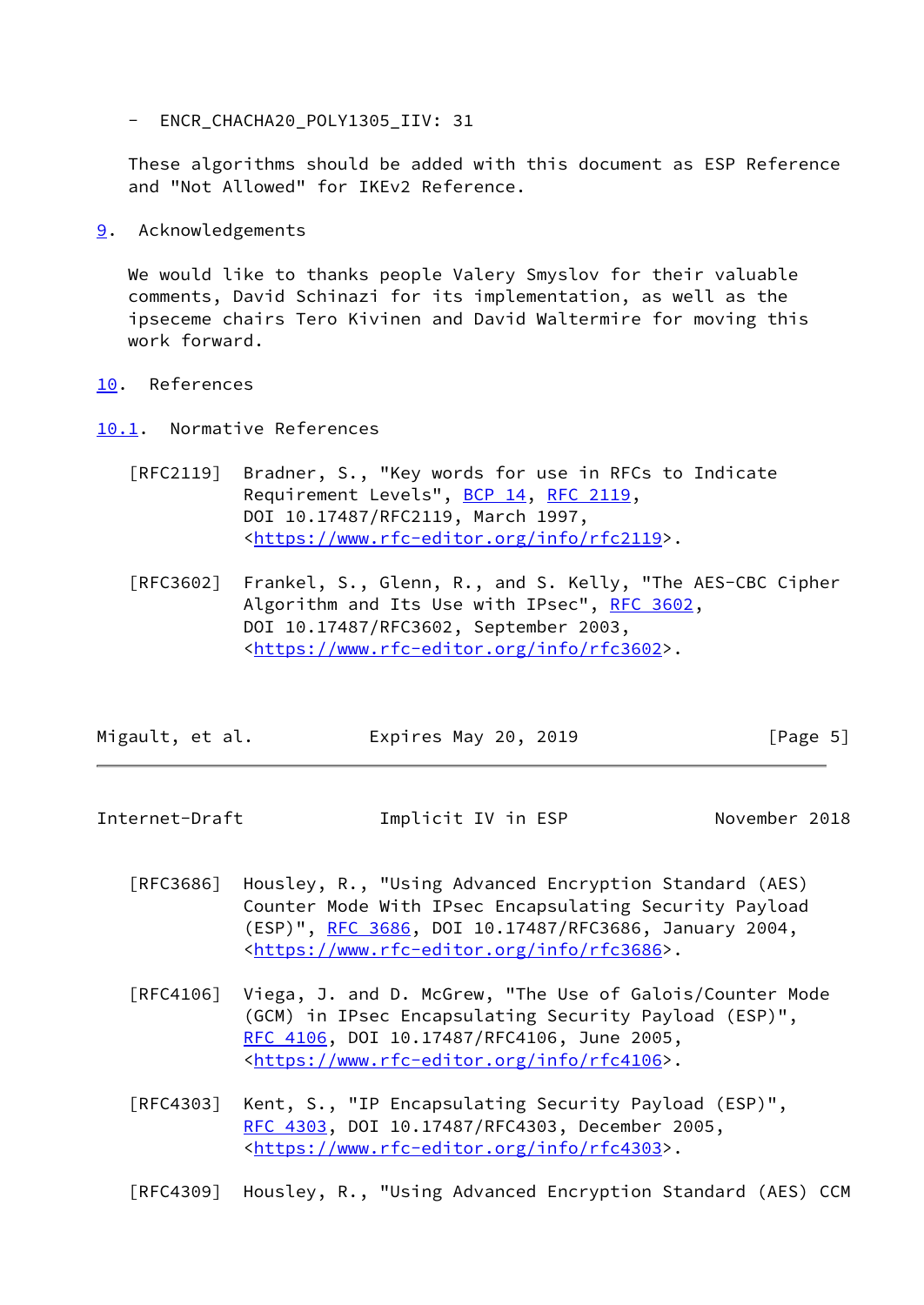Mode with IPsec Encapsulating Security Payload (ESP)", [RFC 4309,](https://datatracker.ietf.org/doc/pdf/rfc4309) DOI 10.17487/RFC4309, December 2005, <[https://www.rfc-editor.org/info/rfc4309>](https://www.rfc-editor.org/info/rfc4309).

- [RFC5374] Weis, B., Gross, G., and D. Ignjatic, "Multicast Extensions to the Security Architecture for the Internet Protocol", [RFC 5374](https://datatracker.ietf.org/doc/pdf/rfc5374), DOI 10.17487/RFC5374, November 2008, <[https://www.rfc-editor.org/info/rfc5374>](https://www.rfc-editor.org/info/rfc5374).
- [RFC6311] Singh, R., Ed., Kalyani, G., Nir, Y., Sheffer, Y., and D. Zhang, "Protocol Support for High Availability of IKEv2/ IPsec", [RFC 6311,](https://datatracker.ietf.org/doc/pdf/rfc6311) DOI 10.17487/RFC6311, July 2011, <[https://www.rfc-editor.org/info/rfc6311>](https://www.rfc-editor.org/info/rfc6311).
- [RFC6407] Weis, B., Rowles, S., and T. Hardjono, "The Group Domain of Interpretation", [RFC 6407,](https://datatracker.ietf.org/doc/pdf/rfc6407) DOI 10.17487/RFC6407, October 2011, [<https://www.rfc-editor.org/info/rfc6407](https://www.rfc-editor.org/info/rfc6407)>.
- [RFC7296] Kaufman, C., Hoffman, P., Nir, Y., Eronen, P., and T. Kivinen, "Internet Key Exchange Protocol Version 2 (IKEv2)", STD 79, [RFC 7296](https://datatracker.ietf.org/doc/pdf/rfc7296), DOI 10.17487/RFC7296, October 2014, [<https://www.rfc-editor.org/info/rfc7296](https://www.rfc-editor.org/info/rfc7296)>.
- [RFC7383] Smyslov, V., "Internet Key Exchange Protocol Version 2 (IKEv2) Message Fragmentation", [RFC 7383,](https://datatracker.ietf.org/doc/pdf/rfc7383) DOI 10.17487/RFC7383, November 2014, <[https://www.rfc-editor.org/info/rfc7383>](https://www.rfc-editor.org/info/rfc7383).
- [RFC7634] Nir, Y., "ChaCha20, Poly1305, and Their Use in the Internet Key Exchange Protocol (IKE) and IPsec", [RFC 7634,](https://datatracker.ietf.org/doc/pdf/rfc7634) DOI 10.17487/RFC7634, August 2015, <[https://www.rfc-editor.org/info/rfc7634>](https://www.rfc-editor.org/info/rfc7634).

| Migault, et al. | Expires May 20, 2019 | [Page 6] |
|-----------------|----------------------|----------|
|-----------------|----------------------|----------|

<span id="page-6-1"></span>

Internet-Draft **Implicit IV** in ESP November 2018

- [RFC8221] Wouters, P., Migault, D., Mattsson, J., Nir, Y., and T. Kivinen, "Cryptographic Algorithm Implementation Requirements and Usage Guidance for Encapsulating Security Payload (ESP) and Authentication Header (AH)", [RFC 8221](https://datatracker.ietf.org/doc/pdf/rfc8221), DOI 10.17487/RFC8221, October 2017, <[https://www.rfc-editor.org/info/rfc8221>](https://www.rfc-editor.org/info/rfc8221).
- <span id="page-6-0"></span>[10.2](#page-6-0). Informational References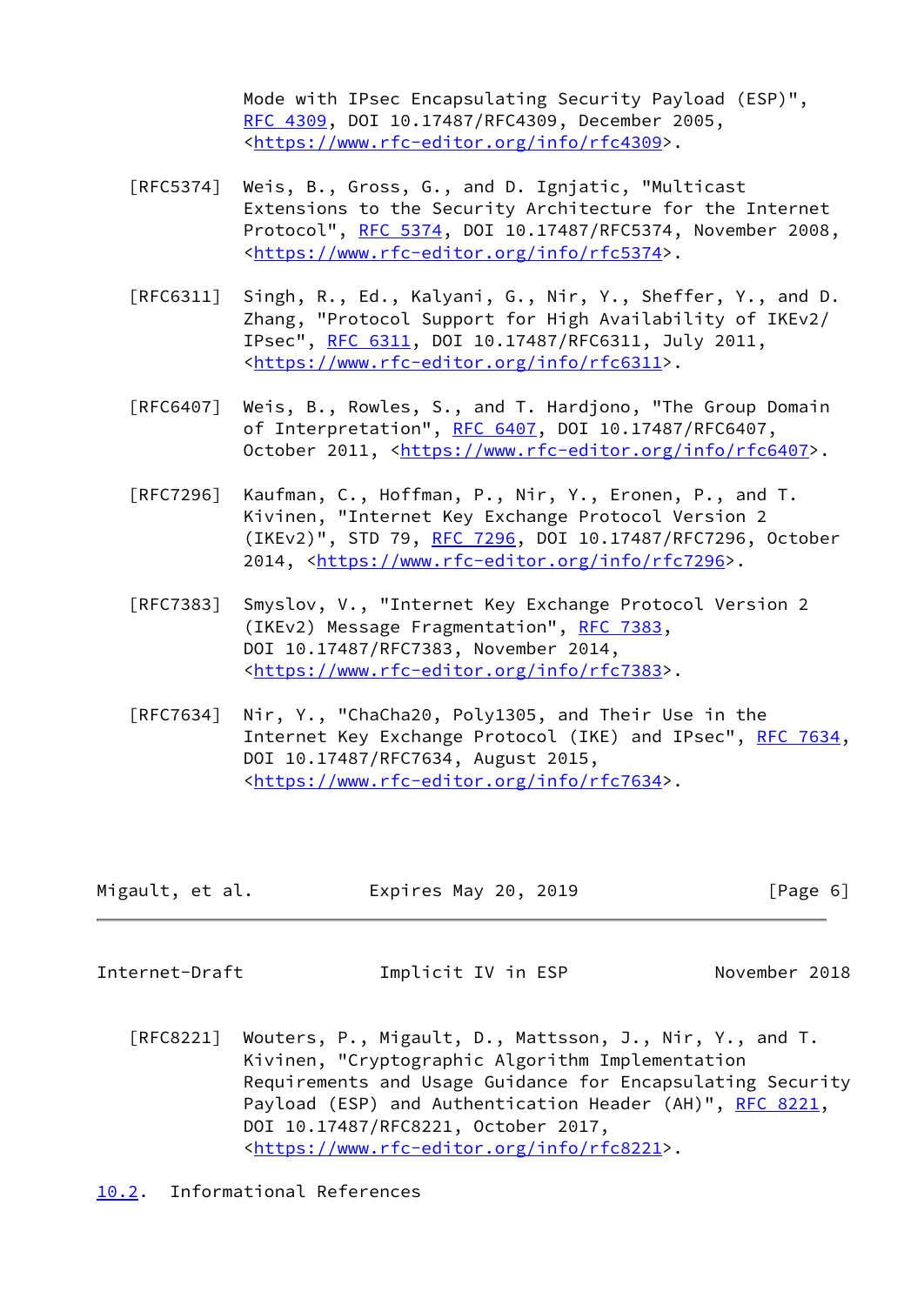- <span id="page-7-0"></span>[BEAST] Thai, T. and J. Juliano, "Here Come The xor Ninjas", , May 2011, [<https://www.researchgate.net/](https://www.researchgate.net/publication/266529975_Here_Come_The_Ninjas) publication/266529975 Here\_Come\_The\_Ninjas>.
- <span id="page-7-1"></span> [I-D.yeung-g-ikev2] Weis, B. and V. Smyslov, "Group Key Management using IKEv2", [draft-yeung-g-ikev2-14](https://datatracker.ietf.org/doc/pdf/draft-yeung-g-ikev2-14) (work in progress), July 2018.
- <span id="page-7-2"></span>[IANA] "IANA IKEv2 Parameter - Type 1 - Encryption Algorithm Transform IDs", <[https://www.iana.org/assignments/ikev2](https://www.iana.org/assignments/ikev2-parameters/ikev2-parameters.xhtml#ikev2-parameters-5) [parameters/ikev2-parameters.xhtml#ikev2-parameters-5>](https://www.iana.org/assignments/ikev2-parameters/ikev2-parameters.xhtml#ikev2-parameters-5).

Authors' Addresses

 Daniel Migault Ericsson 8275 Trans Canada Route Saint Laurent, QC H4S 0B6 Canada

Email: daniel.migault@ericsson.com

 Tobias Guggemos LMU Munich Oettingenstr. 67 80538 Munich, Bavaria Germany

 Email: guggemos@mnm-team.org URI: <http://mnm-team.org/~guggemos>

| Migault, et al. |  |  |  |  |  |
|-----------------|--|--|--|--|--|
|-----------------|--|--|--|--|--|

Expires May 20, 2019 [Page 7]

Internet-Draft Implicit IV in ESP November 2018